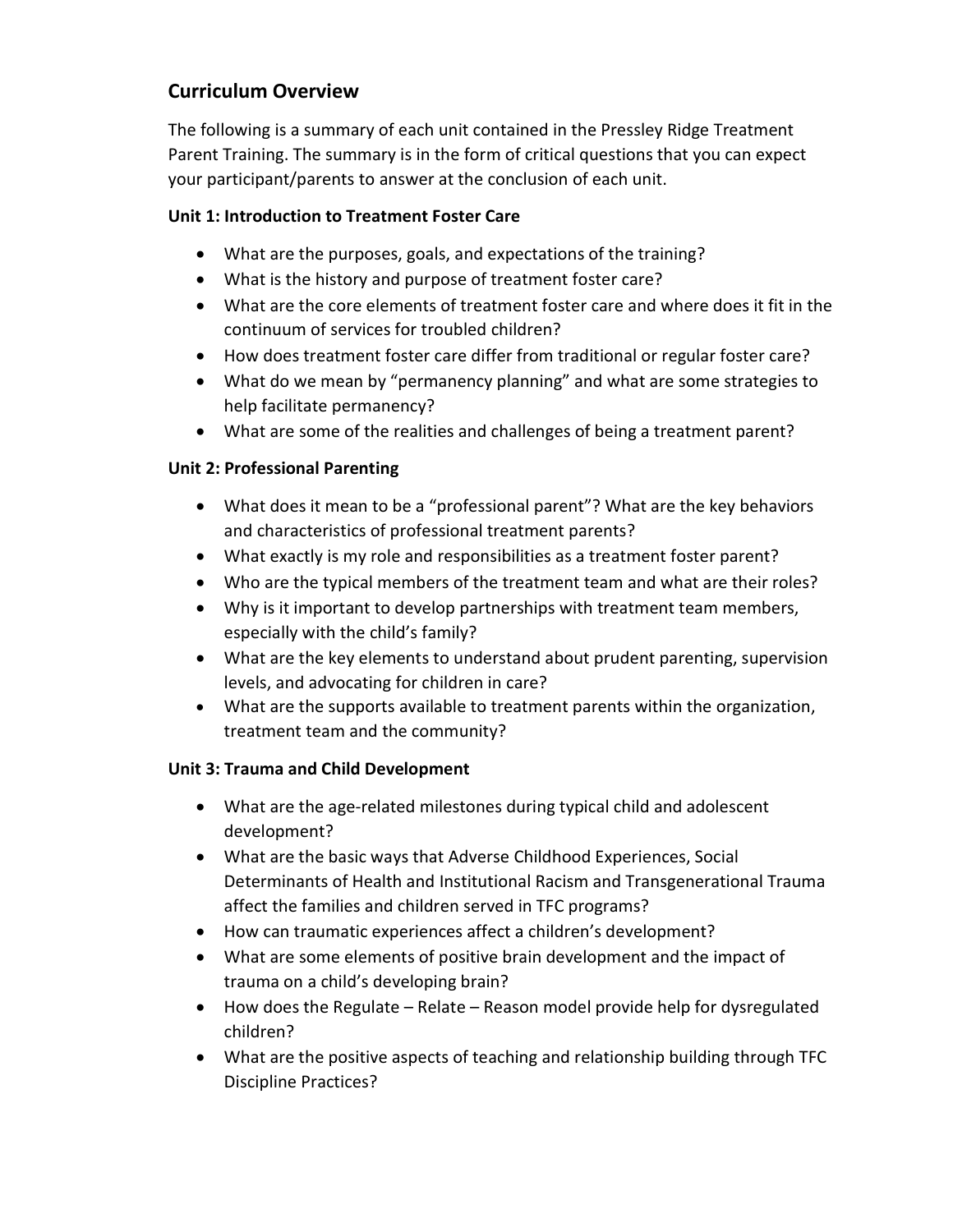- What are the regulations on prohibited practices including the use of physical and other forms of corporal punishment?
- How do we use a Family Sexual Safety Contract as a tool for child and family safety?
- What are the legal obligations and program expectations of treatment parents as mandated reporters of child abuse?

### Unit 4: Understanding Childhood Mental Health and Diagnosis

- What are the four common types of neuro-developmental disorders that affect children?
- What are the most common psychiatric diagnoses of children served in TFC programs?
- What are some parenting strategies I can use to work with children with these common psychiatric disorders?
- What effects can separation, loss and grief have on the relationships between children, their families and treatment parents?
- What relationship building tools and strategies can I use to help children in various stages of the grief cycle?
- How can I use "co-regulation" in helping a dysregulated child regain emotional control?
- How do self-soothing and relaxation techniques benefit children in care?
- What is a treatment parent's role in the use and monitoring of medications?

## Unit 5: Developing Healthy Relationships

- How do the Principles of Trauma Informed Care aid in understanding the process of building relationships with children in care?
- What are the stages of developing relationships and important areas of engagement and challenge in each stage?
- What are several ways that I can begin to build healthy attachments with children placed in my home?
- How can I build connections with my child's family and strengthen their family connection?
- What are some ways for treatment parents to join with children through understanding their family's culture?
- What are the benefits of "catching kids being good" and using descriptive praise to promote positive behavior?
- What are "Social Rewards" and how do I use them to promote learning and relationships building with children?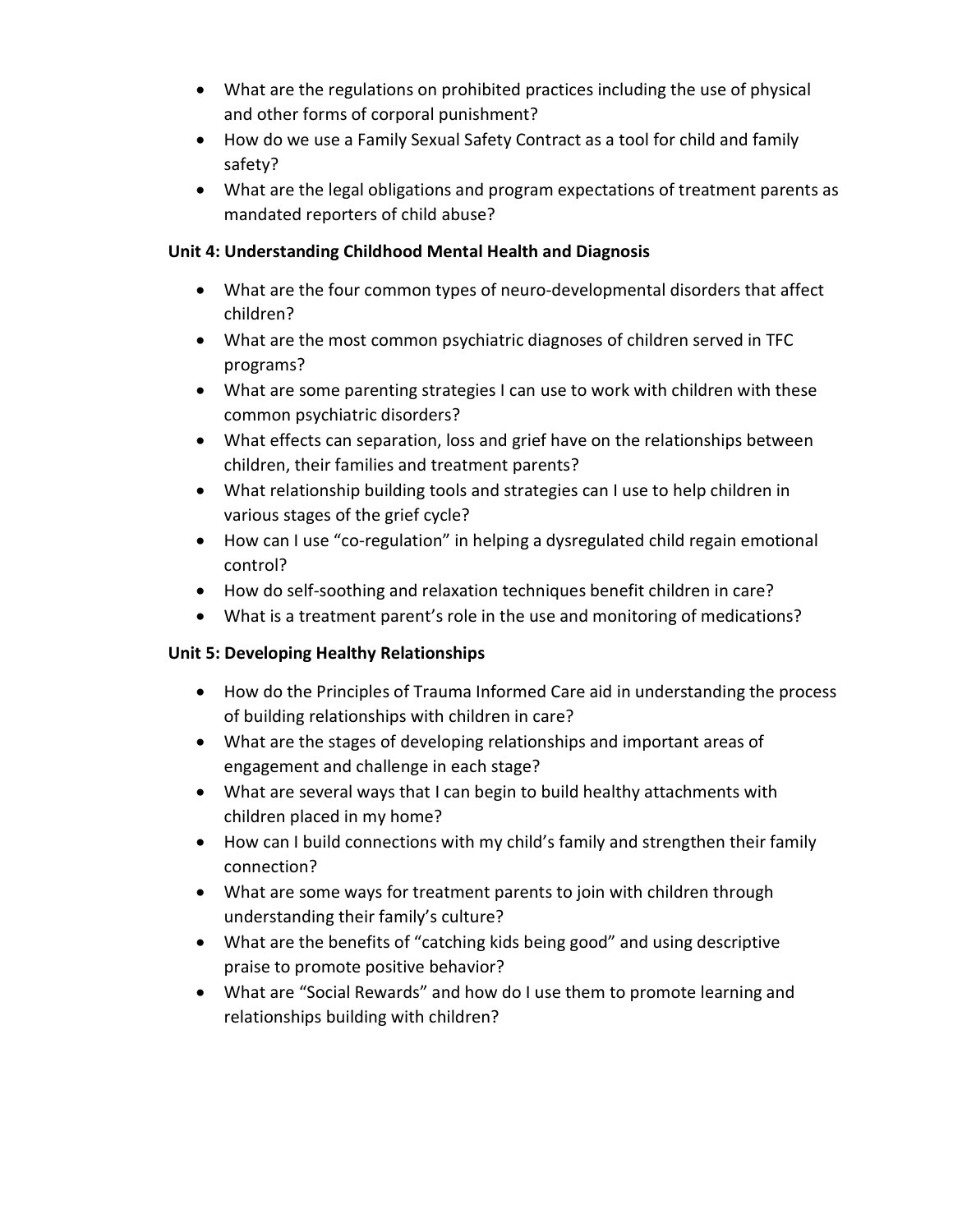#### Unit 6: Therapeutic Communication

- What is therapeutic communication and how does it differ from typical parental responses to a child?
- How can I communicate in a way that builds relationships?
- How can I listen so that children will talk? What is active listening?
- How can I communicate in a way that helps children manage their feelings, behavior and solve problems?
- How can I use non-verbal communication effectively with children?
- How can connecting and listening with empathy help build more open communication with children?
- What are the components to therapeutic communication?

### Unit 7: Understanding and Changing Behavior

- Why do children behave that way, and what is the connection between behavior and needs?
- How can I use Applied Behavior Analysis and a Functional Behavior Assessment in determining behavioral goals and developing strategies to teach children more positive, appropriate behaviors?
- How can using rewards effectively promote positive behavior and build parentchild relationships?
- What are the stages of the Conflict-Crisis Cycle and my role in reducing a child's stress level to promote regulation and relationship?
- What are the reasons and situations for using a variety of interventions to support behavior change?
- How can I manage my own feelings during difficult interactions with children?

### Unit 8: Skill Teaching

- What are Executive Function Skills and why are they important?
- What if a child is able but not willing to behave appropriately?
- How do I know when and what to teach? Is there a criterion for deciding?
- What is the connection between brain development and learning?
- Why is it important to learn and focus on my child's personal strengths?
- What does skill teaching look like? Are there steps I can follow to teach a child new skills or replacement behaviors?